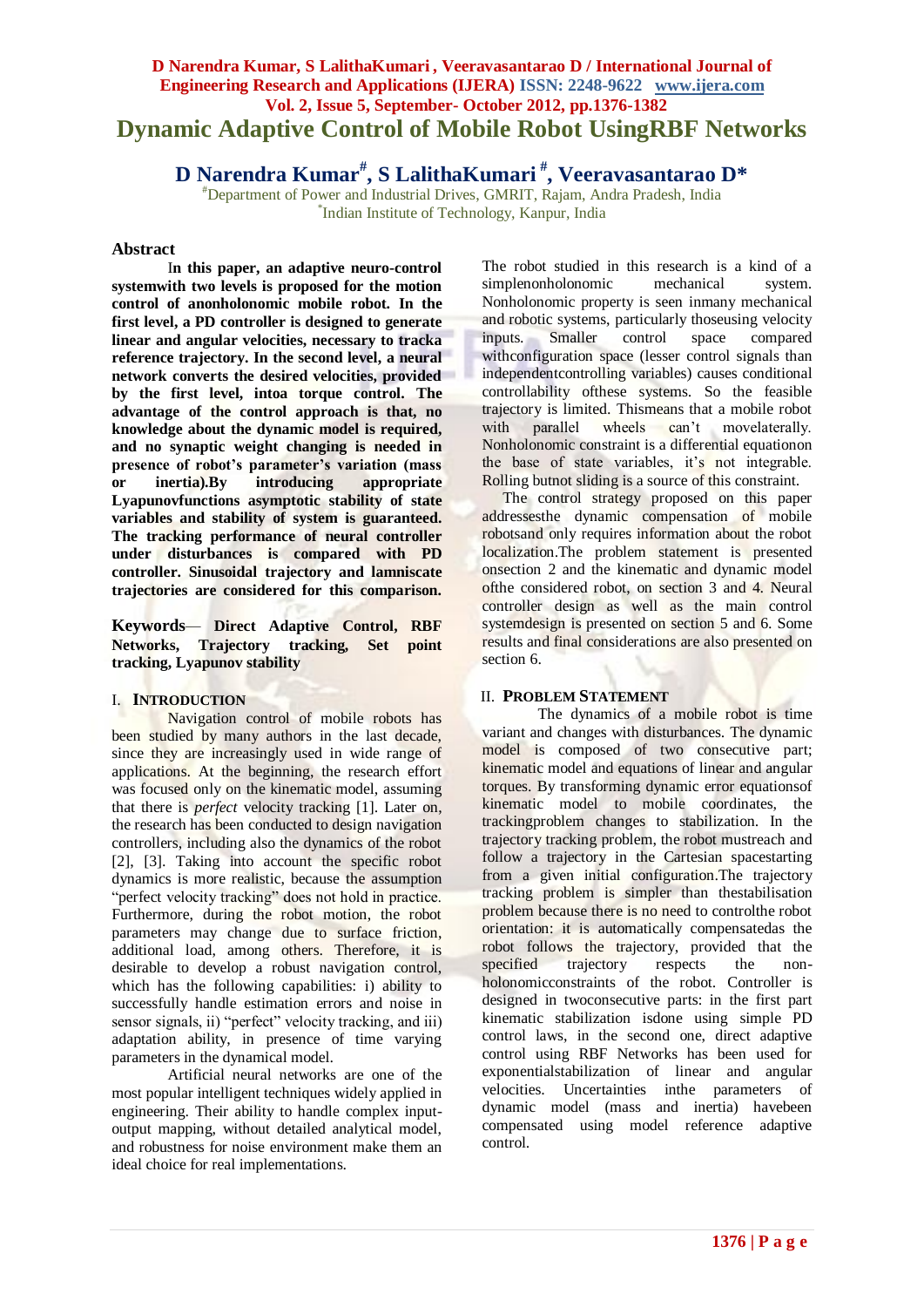### III. **KINEMATIC CONTROL**

In this paper the mobile robot with differential driveis used(Fig. 1). The robot has two driving wheels mounted on thesame axis and a free front wheel. The two driving wheels areindependently driven by two actuators to achieve both thetransition and orientation. The position of the mobile robot in the global frame  $\{X, O, Y\}$  can be defined by the position of themass center of the mobile robot system, denoted by C, oralternatively by position A, which is the center of mobile robotgear, and the angle between robot local frame  $\{x_m, C, y_m\}$ andglobal frame.

#### *A.* **Kinematic model**

Kinematic equations [9] of the two wheeled mobile robot are:

$$
\begin{bmatrix} \dot{x} \\ \dot{y} \\ \dot{\theta} \end{bmatrix} = \begin{bmatrix} \cos(\theta) & 0 \\ \sin(\theta) & 0 \\ 0 & 1 \end{bmatrix} \begin{bmatrix} v \\ \omega \end{bmatrix},
$$
\n
$$
And \begin{bmatrix} v \\ \omega \end{bmatrix} = \begin{bmatrix} \frac{r}{D} & -\frac{r}{D} \\ \frac{r}{D} & -\frac{r}{D} \end{bmatrix} \begin{bmatrix} v_R \\ v_L \end{bmatrix},
$$
\n(1)



Fig.1 The representation of a nonholonomic mobile robot

Where  $x$  and  $y$  are coordinates of the center of mobile robotgear,  $\theta$  is the angle that represents the orientation of the vehicle,  $\nu$  and  $\omega$  are linear and angular velocities of the vehicle,  $v_R$  and  $v_L$  are velocities of right and left wheels,  $r$  is awheel diameter and Dis the mobile robot base length.Inputs of kinematic model of mobile robot are velocities of right and left wheels  $v_R$  and  $v_L$ .

The mainfeature of this model for wheeled mobile robots isthe presence of nonholonomic constraints, due to therolling without slipping condition between the wheelsand the ground.The nonholonomic constraints imposethat the system generalized velocities cannot assume independent values.

In order to reduce the model complexity [5], one couldrewrite it in terms of the robot linear and

angular displacement, s and  $\theta$ , so that  $\dot{s} = v$  and  $\dot{\theta} =$  $\omega$ . One could easily design a control system basedon the block diagram on Fig. 2, if s and  $\theta$  are measurableand  $s_{ref}$  and  $\theta_{ref}$  are defined. This controllercan be based on any of the classic design techniquesfor linear systems where the controller receives the error signal and generates the input to the plant (a PD,for example).



Fig. 2 Kinematic Control system block diagram

As the design of such a controller is simple, thismodel has been used for the control system design, despite of two problems that still hold: the linear displacement*s*along a trajectory is practically unmeasurableand  $s_{ref}$  is meaningless. However, these problemscan be contoured, as will be shown on the nextsection.

### *B.* **Kinematic controller design**

The robot stabilisation problem can be divided into two different control problems: robot positioning control and robot orientating control. The robot positioning control must assure the achievement of a desired position ( $x_{ref}$ ;  $y_{ref}$ ), regardless of the robot orientation.The robot orientating control must assurethe achievement of the desired position and orientation( $x_{ref}$ ;  $y_{ref}$ ;  $\theta_{ref}$ ). In this paper we only consider the positioning control.

Fig. 3 illustrates the positioning problem, where∆l is the distance between the robot and the desired reference( $x_{ref}$ ;  $y_{ref}$ ), in the Cartesian space. The robotpositioning control problem will be solved if we assure  $\Delta l \rightarrow 0$ . This is not trivial since the variable does not appear in the model of equation 1.



Fig. 3Robot positioning problem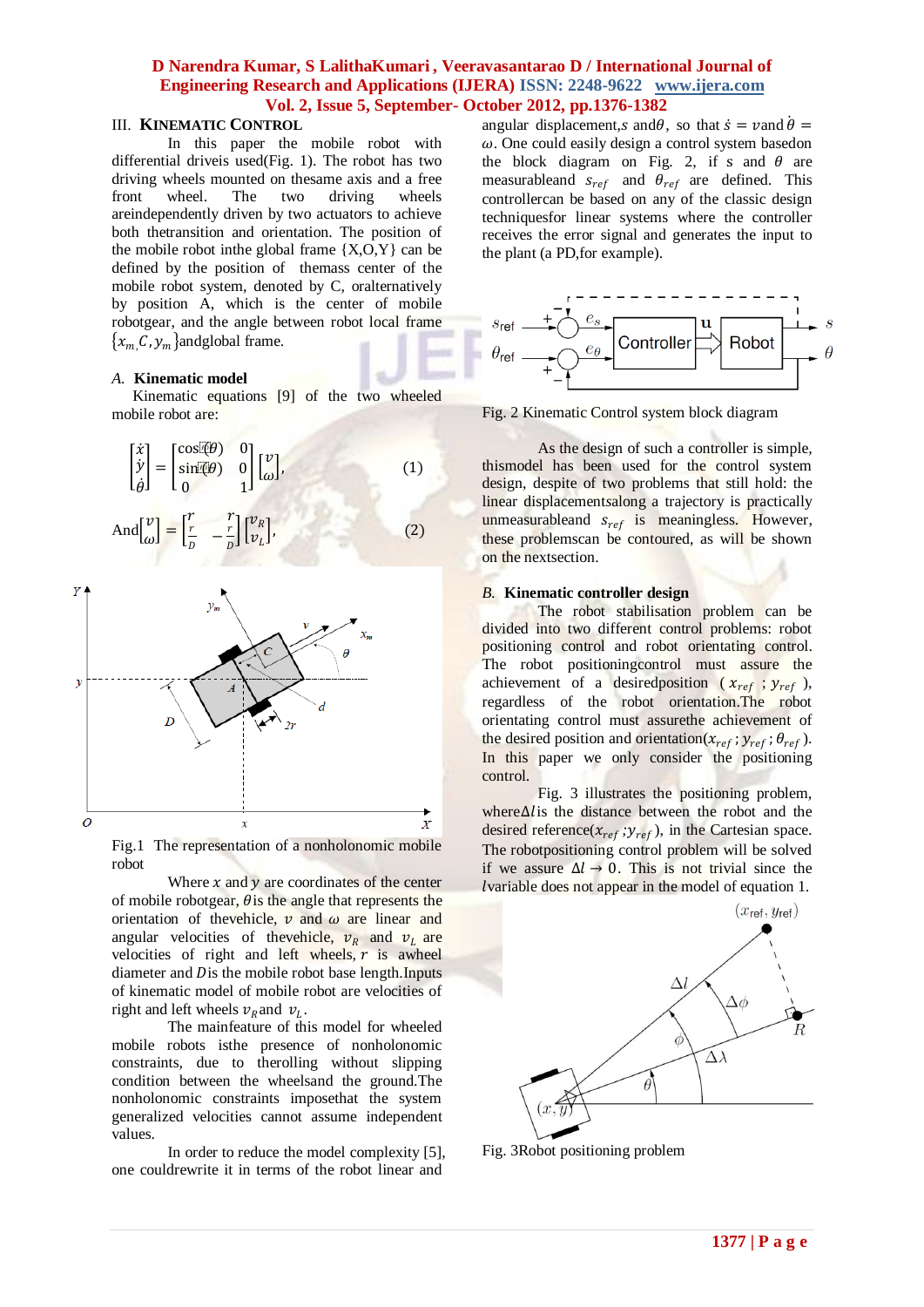To overcome this problem, we can define two newvariables,  $Δλ$  and  $φ$ .  $Δλ$ <sub>s</sub> is the distance to R, thenearest point from the desired reference that lies onthe robot orientation line; ϕis the angle of the vectorthat binds the robot position to the desired reference.We can also define ∆ϕ as the difference between the $\phi$  angle and the robot orientation: $\Delta \phi$  =  $\phi - \theta$ . We can now easily conclude that:

$$
\Delta l = \frac{\Delta \lambda}{\cos(\Phi)}\tag{3}
$$

So, if  $\Delta \lambda \to 0$  and  $\Delta \phi \to 0$  then $\Delta l \to 0$ . That is,if we design a control system that assures the ¸ and∆λ and ∆ϕ converges to zero, then the desired reference,  $x_{ref}$  and  $y_{ref}$  is achieved. Thus, the robot positioningcontrol problem can be solved by applying any controlstrategy that assures such convergence.

The block diagram in Fig. 2 suggests that the systemcan be controlled using linear and angular references,  $s_{ref}$  and  $\theta_{ref}$ , respectively. We will generatethese references in order to ensure the converge of∆ $\lambda$ and $\Delta \phi$ to zero, as required by equation 3. In otherwords, we want  $e_s = \Delta \lambda$ , and  $e_\theta = \Delta \phi$ . Thus, if thecontroller assures the errors convergence to zero, therobot positioning control problem is solved.To make  $e_{\theta} = \Delta \phi$  , we just need to define  $\theta_{ref} = \phi$ , so  $e_{\theta} = \theta_{ref} - \theta = \phi - \theta = \Delta \phi$ . For this, we make:

$$
\theta_{ref} = \tan^{-1} \left( \frac{y_{ref} - y}{x_{ref} - x} \right) = \tan^{-1} \left( \frac{\Delta y_{ref}}{\Delta x_{ref}} \right) \tag{4}
$$

To calculate  $e_s$  is generally not very simple, because *s* output signal cannot be measured and we cannot easily calculate a suitable value for  $s_{ref}$ . Butif we define the  $R$  point in Fig. 3 as the referencepoint for the *s* controller, only in this case it is truethat  $e_s = s_{ref} - s = \Delta \lambda$ . So:

$$
e_s = \Delta \lambda = \Delta l \cdot \cos(\Delta \phi) =
$$
\n
$$
\sqrt{(\Delta x_{ref})^2 + (\Delta y_{ref})^2} \cdot \cos \left[ \tan^{-1} \left( \frac{\Delta y_{ref}}{\Delta x_{ref}} - \theta \right) \right]
$$
\n(5)

The complete robot positioning controller, based on the diagram of Fig. 2 and the equations 4 and 5, is presented on Fig. 4. It can be used as a stand-alonerobot control system if the problem is just to drive torobot to a given position  $(x_{ref}; y_{ref})$ , regardless of the final robot orientation.

$$
\text{Controller} u = \begin{bmatrix} v_d \\ \omega_d \end{bmatrix} = \begin{bmatrix} k_s e_s + k_{sd} \dot{e}_s \\ k_{\theta} e_{\theta} + k_{\theta d} \dot{e}_{\theta} \end{bmatrix}
$$
 (6)



Fig. 4Robot positioning controller

### *C.* **Set point tracking**

On Fig. 5 a simulation of the robot stabilization control problem is shown, where the initial position of robot is different and the desired position is fixed. A simple PD controller has been implemented as positioning controller.

Fig. 6 shows the linear and angular errors convergenceto zero, thus, assuring the achievement ofthe control objective.



Fig. 5 Robot stabilization for different initial conditions



Fig. 6 Linear and angular errors

### IV. **DYNAMIC CONTROL**

In this section, a dynamic model of anonholonomic mobile robot with motor torques will be derived first.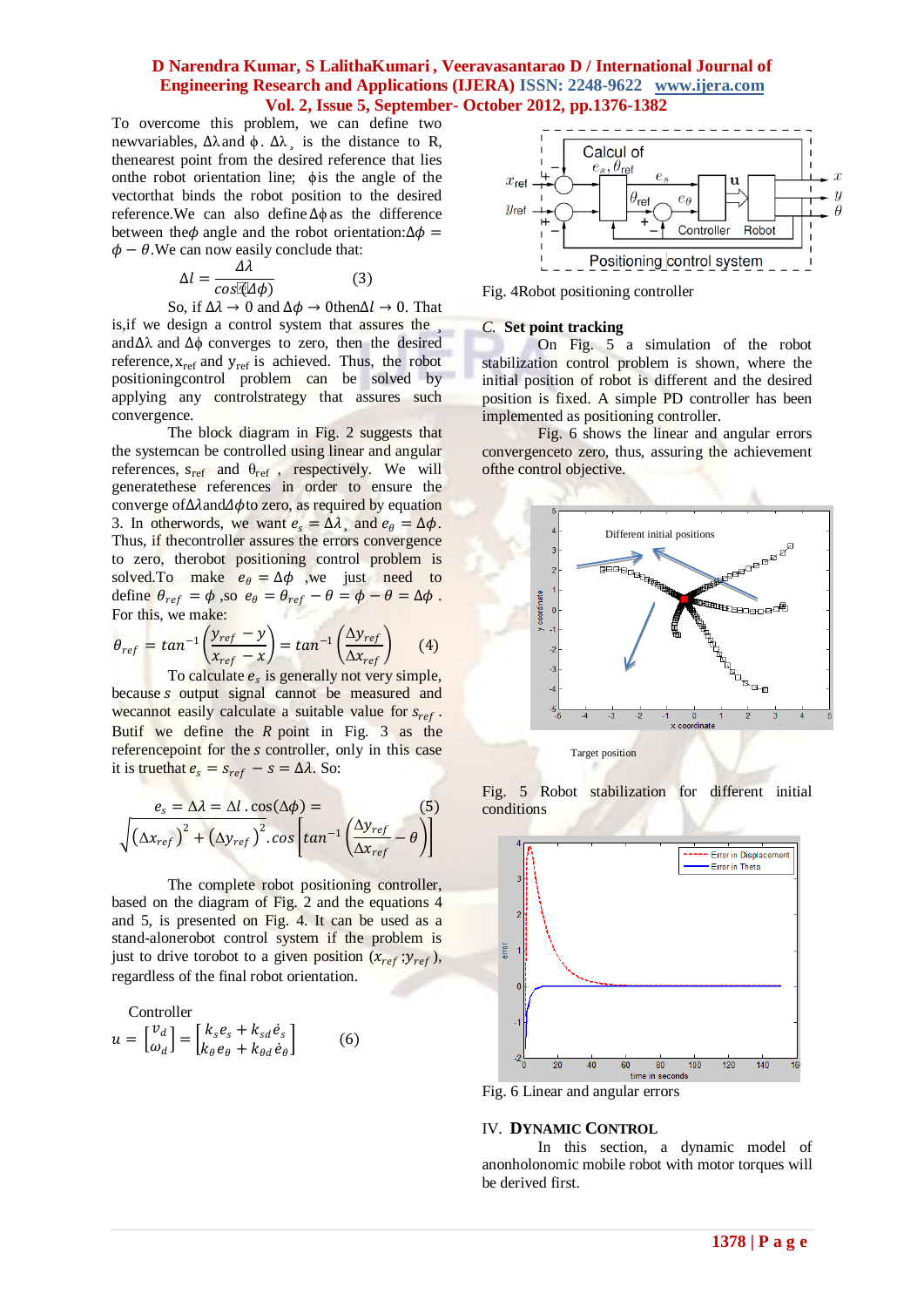# **A. Dynamic model**

The dynamic equations of motion can be expressed as [10]

$$
A\ddot{\theta}_R + B\ddot{\theta}_L = \tau_R - K_1\dot{\theta}_R
$$
  
\n
$$
B\ddot{\theta}_R + A\ddot{\theta}_L = \tau_L - K_1\dot{\theta}_L
$$
\n(7)

Where

$$
A = \left[\frac{Mr^2}{4} + \frac{(I_A + Md^2)r^2}{4R^2} + I_0\right]
$$

$$
B = \left[\frac{Mr^2}{4} - \frac{(I_A + Md^2)r^2}{4R^2}\right](9)
$$

Here M is the mass of the entire vehicle,  $I_4$ is the moment of inertia of the entire vehicle considering point  $A$ , $I_0$  is the moment of inertia of the rotor/wheel and  $\frac{d\theta_R}{dt}$  and  $\frac{d\theta_L}{dt}$  are angular velocities of the right and left wheelrespectively.  $\tau_R$ ,  $\tau_L$  are right and left wheel motor torques. $\frac{K_1}{4}$  $\frac{N_1}{A} = 0.5.$ 

### **B. State space model**

Substitute  $\dot{\theta}_R$ ,  $\dot{\theta}_L$  as  $\omega_R$ ,  $\omega_L$  respectively in equations (7), (8) and convert these velocities into linear and angular velocities using equation (2). Then the state space model will become

$$
\begin{bmatrix} \dot{v} \\ \dot{\omega} \end{bmatrix} = A_X \begin{bmatrix} v \\ \omega \end{bmatrix} + B_U \begin{bmatrix} \tau_R \\ \tau_L \end{bmatrix}
$$
 (10)

Where  $A_X$ ,  $B_U$  are functions of parameters A and B.

#### **C. Feedback linearization**

The above model (equation 10) is similar to a general state space model of nonlinear system as follows

 $\dot{X} = f(X) + g(X)U$  (11)

When the nonlinearities  $f(X)$  and  $g(X)$  are completely known, feedback linearization can be used to design controller for a system, where the controller may have a form [8]:

 $U = g^{-1}(X) \left[ -f(X) + \dot{X}_d + K e \right]$  (12)

Here,  $e = X_d - X$  where  $X_d$  represents desired state vector. The above mentioned control law makes the closed loop error dynamics linear as well as stable thus the error converges to zero with time.

But these nonlinear parameters are unknown in reality. So neural network models are used to estimate these functions and use it in control structure.

#### V. **NEURAL CONTROLLER**

Feedback linearization is a useful control design technique in control systems literature where a large class of nonlinear systems can be made linear by nonlinear state feedback. The controller can be proposed in such a way that the closed loop error dynamics become linear as well as stable. The main problem with this control scheme is that cancellation of the nonlinear dynamics depends upon the exact knowledge of system nonlinearities. When system

nonlinearities are not known completely they can be approximated either by neural networks or by fuzzy systems. The controller then uses these estimates to linearize the system. The parameters of the controller are updated such that the output tracking error converges to zero with time while the closed loop stability is maintained. The design technique is popularly known as direct adaptive control technique.

### **A. Function approximation**

The control problem becomes difficult when  $q(X)$  is unkown because the fact that the approximation of  $g(X)$ can be zero at times which makes controller unbounded. For simplicity, we have considered  $f(X)$  as unknown function and  $g(X)$  as known function. Radial basis function network (RBFN) is used to approximate  $f(X)$ . Fig. 7 shows RBF network. The weight update law of the RBF network is derived such a way that the closed loop system is Lyapunov stable and the output tracking error converges to zero with time.

In the equation (12),  $f(X)$  can be approximated as  $\hat{f}(X) = \hat{W}^T \hat{\varphi}(X)$  using a radial basis function network. Then the control law  $U = g^{-1}(X) \left[ -\hat{f}(X) + \dot{X}_d + Ke \right]$  will stabilize the system (equation 10) in the sense of Lyapunov provided  $\hat{W}$  is updated using the update  $\frac{(||X-c||)^2}{2\pi}$ 



Fig. 7 Multi input-output RBF network

### **B. Weight update law**

Let us assume that there exists an ideal weight W such that the original function  $f(X)$  can be represented as  $f(X) = W^T \phi(X)$ .

Control *U* in the system (equation 11) we get,  
\n
$$
\dot{X} = f(X) + g(X)g^{-1}(X)[-f(X) + \dot{X}_d + Ke]
$$
\n
$$
= W^T \emptyset - \hat{W}^T \emptyset + \dot{X}_d + Ke
$$
\n(13)  
\nDefining  $\tilde{W} = W - \hat{W}$  then equation 13 will be  
\n
$$
\dot{X} = \tilde{W}^T \emptyset + \dot{X}_d + Ke(14)
$$

$$
\dot{X}_d - \dot{X} = \dot{e} = -\tilde{W}^T \phi - Ke
$$
 (15)  
Consider a Lyapunov function candidate

 $V=\frac{1}{2}$  $\frac{1}{2}e^2 + \frac{1}{2}$  $\frac{1}{2}\widetilde{W}^T F^{-1} \widetilde{W}(16)$ 

Where F is a positive definite matrix. Differentiating equation (16),

$$
\dot{V} = e\dot{e} + \tilde{W}^T F^{-1} \tilde{W}
$$
 (17)  
Substituting  $\dot{e}$  from equation (15) into equation

Intuting  $e$  from equation (15) into equation (17)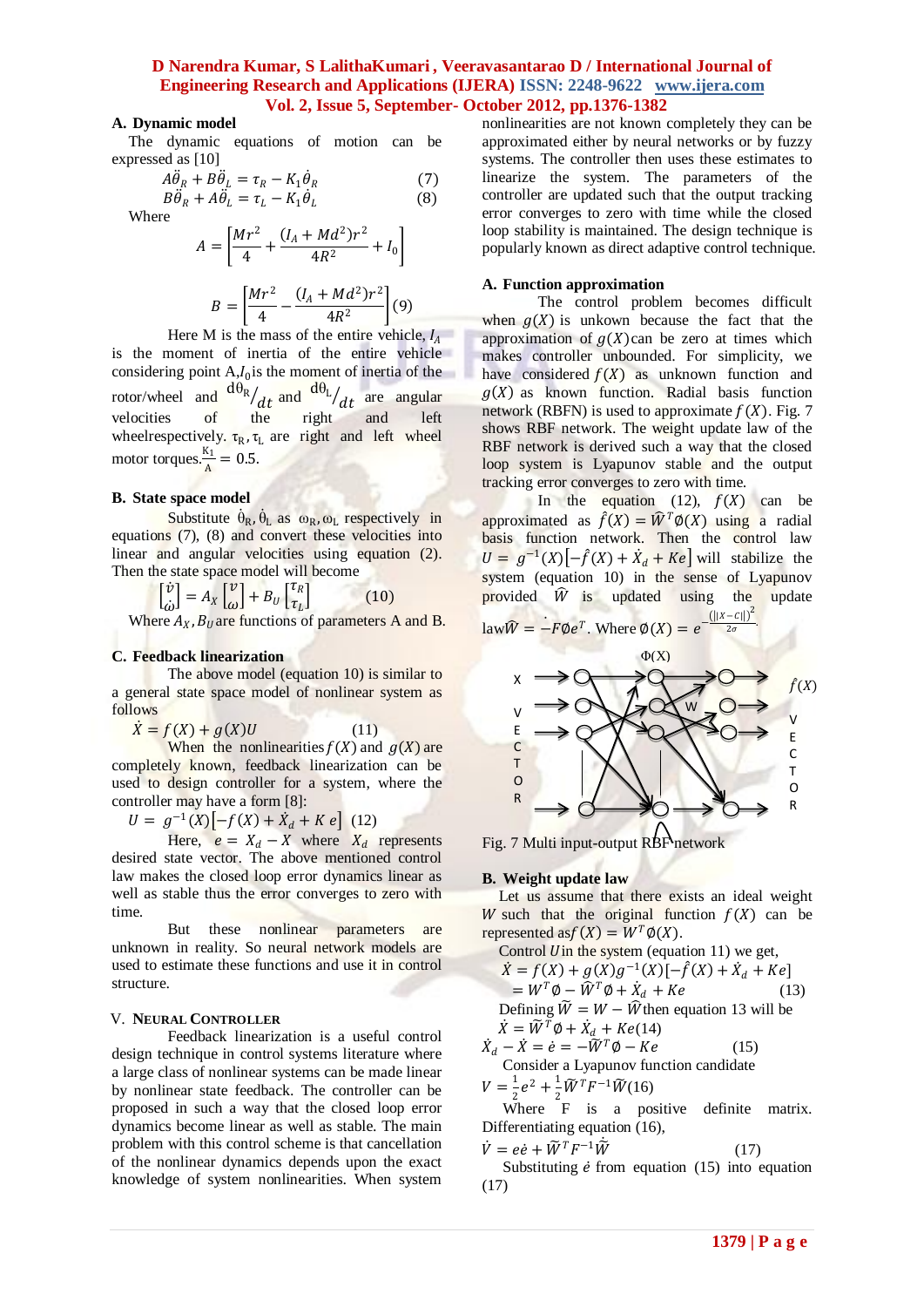$$
\dot{V} = e(-\widetilde{W}^T \phi - Ke) + \widetilde{W}^T F^{-1} \dot{\widetilde{W}}
$$
 (18)

Since *W* is constant, we can write  $\hat{\vec{W}} = \vec{W} - \hat{\vec{W}} =$ − . Thus,

$$
\dot{V} = -Ke^2 - \widetilde{W}^T \phi e - \widetilde{W}^T F^{-1} \widehat{W}
$$

$$
= -Ke^2 - \widetilde{W}^T \left(\phi e + F^{-1} \widehat{W}\right)(19)
$$

Equating the second term of equation (19) to 0, we get

$$
\emptyset e + F^{-1}\hat{W} = 0
$$

Or,  $\hat{W} = F \emptyset e^T (20)$ 

Using update law (equation 20), equation 19 becomes,

 $\dot{V} = -Ke^2(21)$ 

Since  $V > 0$  and  $\dot{V} \leq 0$ , this shows the stability in the sense of Lyapunov so that *e* and  $\widetilde{W}$  (hence  $\widehat{W}$ ) are bounded.

So the weight update law is  $W_{new} = W_{old} + F \phi e^{T}$  (22)

#### VI.**MAIN BLOCK DIAGRAM**

The block diagram of overall controller [7] structure is shown in Fig. 8. The errors determined between desired trajectory positions and robot actual positions are used to determine the desired velocities using kinematic control discussed in section III. These desired velocities are compared with actual wheel velocities and use the errors to generate left and right wheel torques for the two motors using the control law discussed in section V. Here the state  $X = \begin{bmatrix} v \\ v \end{bmatrix}$  $\begin{bmatrix} v \\ \omega \end{bmatrix}$ , control input is  $U = \begin{bmatrix} \tau_R \\ \tau_L \end{bmatrix}$  $\begin{bmatrix} \tau_K \\ \tau_L \end{bmatrix}$  and the nonlinearities are  $f(X) = A_X X$  and  $g(X) = B_U$ . And the error is  $e =$  $v_d$  –  $\left[\frac{\partial u}{\partial y} - \frac{\partial u}{\partial y}\right]$ .



Fig. 8 Main block diagram of mobile robot

### **A. Trajectory tracking**

The effectiveness of the neural network controller is demonstrated in the case of tracking of a lamniscate curve. The trajectory tracking problem for a mobile robot is based on a virtual reference robot that has to be tracked. The overall system is designed and implemented within Matlab environment. The geometric parameters of mobile robot are assumed as  $r = 0.08$ m,  $D = 0.4$ m,  $d = 0.1$ m. *M*=5kg, *Ia* = 0.05, *m0*=0.1kg and *I0*=0.0005. The initial position of robot is  $[x_0 \ y_0 \ \theta_0] =$  $\begin{bmatrix} 1 & 3 & 30^0 \end{bmatrix}$  and the initial robot velocities are  $[v, \omega] = [0.1, 1]$ . PD controller gains for

kinematic control are  $k_s = 0.21$ ,  $k_\theta = 0.6$  and  $k_{sd} =$  $k_{\theta d} = 0.01$ . We used 6 hidden neurons and set the gain matrix as  $K = \begin{bmatrix} 1.5 & 0; 0 & 1.5 \end{bmatrix}$ . The initial values of learning rate, weights, centers and sigma are tuned such a way that it provides good tracking performance.



Fig. 9Tracking the lemniscate trajectory

The simulation results obtained by neural networkcontroller are shown in Figs. 9-11. Results achieved in Figs. 9-10 demonstrate the good position tracking performance. Fig. 11 shows that the error in velocities is almost zero whereas a slight error observed in displacement. It clearly shows that the PD kinematic controller performance affects the overall tracking performance.

The velocities generated from torque control are exactly matched with the values obtained from the kinematic control such that it tracks the trajectory (Fig. 10). Theproposed neural controller also ensures small values of the controlinput torques for obtaining the reference position trajectories (Fig. 10). Our simulations proved that motor torque of 1Nm/sec is sufficient to drive the robot motion. This mean that smaller power ofDC motors is requested.



Fig. 10Inputs to the robot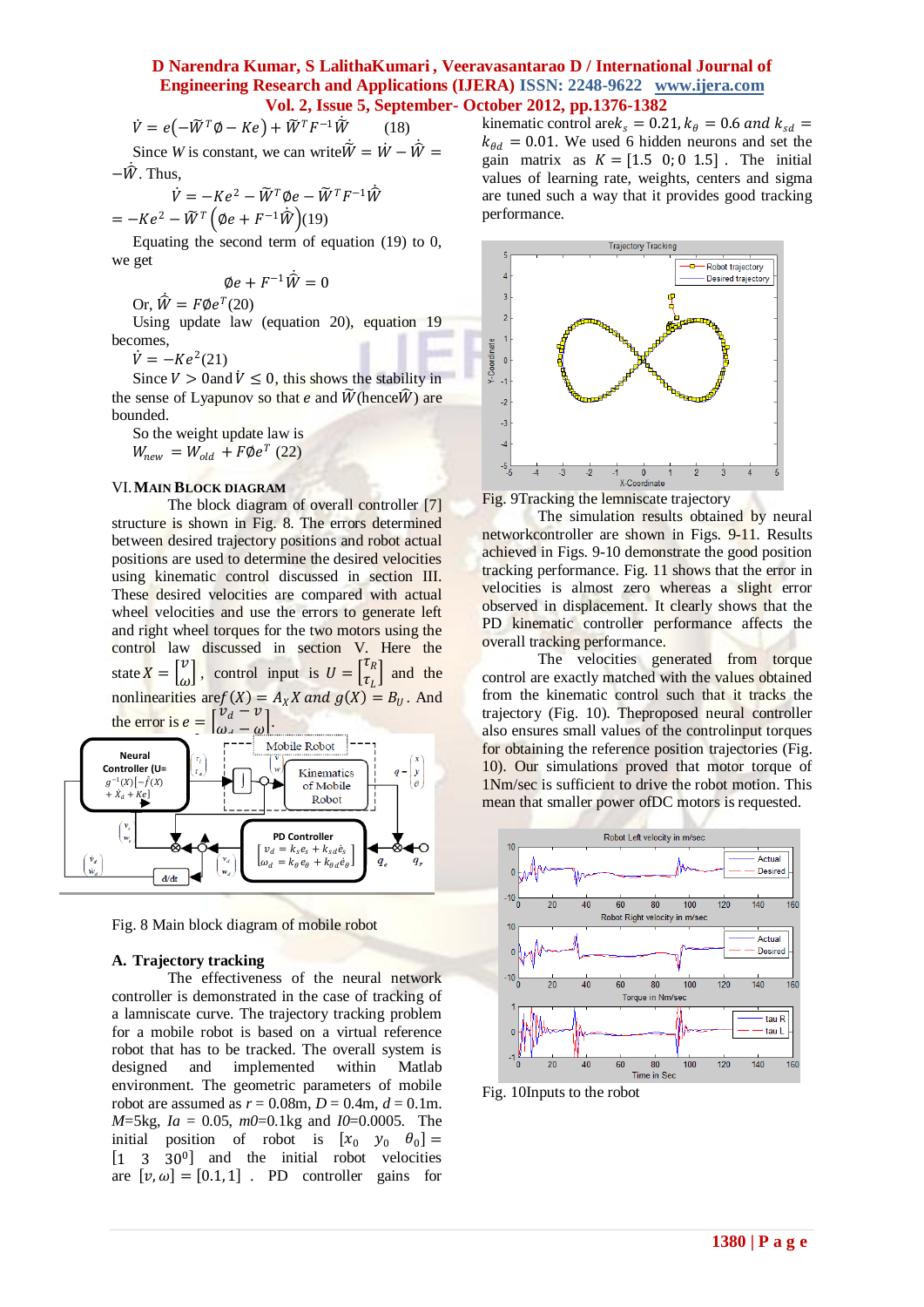

Fig. 11 displacement, angular and velocity errors

### **B. Neural controller performance with disturbances**

This test is performed to analyze control performance when any disturbance occurred on the robot. We have chosen sinusoidal trajectory for this purpose as to prove neural controller performance improves when time increases. We applied sudden forces on robot at two different time instants and observed robot come back to the desired trajectory. The neural controller performance is compared with the classical PD controller. The dynamic PD controller  $(\tau_R = k_{wr} e_v + k_{wrd} e_v, \tau_L =$  $kwlew + kwldew$ gains which are used to generate torques from the velocity errorsare $k_{wr} = 0.8, k_{wl} =$ 0.2 and  $k_{wrd} = 0.53$ ,  $k_{wld} = 0.01$ . The total run time is 150sec and two high forces (equal to 10 and 15 Nm/sec) are appliedat 75sec and 50sec. Fig. 12 shows that the neural controller is able to stabilize the robot quickly and makes the robot move in the desired path smoothly compared to PD controller. From Fig. 13, we can say that the neural controller generated torques is smooth and low.



Fig. 12Tracking performance when sudden forces applied



Fig. 13Left and right wheel motor torques

### **C. Neural controller performance with convergence**

As the neural control structure is adaptive, the weights are automatically adjusted using update law such that it tracks the trajectory though any changes happen to dynamics. So the velocity error keeps on reducing with the time and hence the tracking performance improves. If the control structure uses previous saturated weights as initial weights for the next time reboot of robotmakes the error further decreases to lower values. Whereas this is not possible in case of PD controller as the gains are fixed for a particular dynamics and external environments. Fig. 14 shows that in case of neural controller, the RMS error in X, Y coordinates decreases faster with time than a PD controller.

$$
RMS Error = \sqrt{\sum_{i=1}^{N} \frac{e_x^{i^2} + e_y^{i^2}}{N}} \quad , \quad \text{where} \quad N \quad \text{is}
$$

number of iterations.  $e_x^i$ ,  $e_y^i$  are  $i^{th}$  iteration errors in  $x, y$  coordinates.



Fig. 14 RMS error with number of iterations (or w.r.t time)

### **CONCLUSIONS**

In this paper, we presented a simple method of controlling velocities to achieve desired trajectory by converting  $x, y, \theta$  into linear displacement (S)